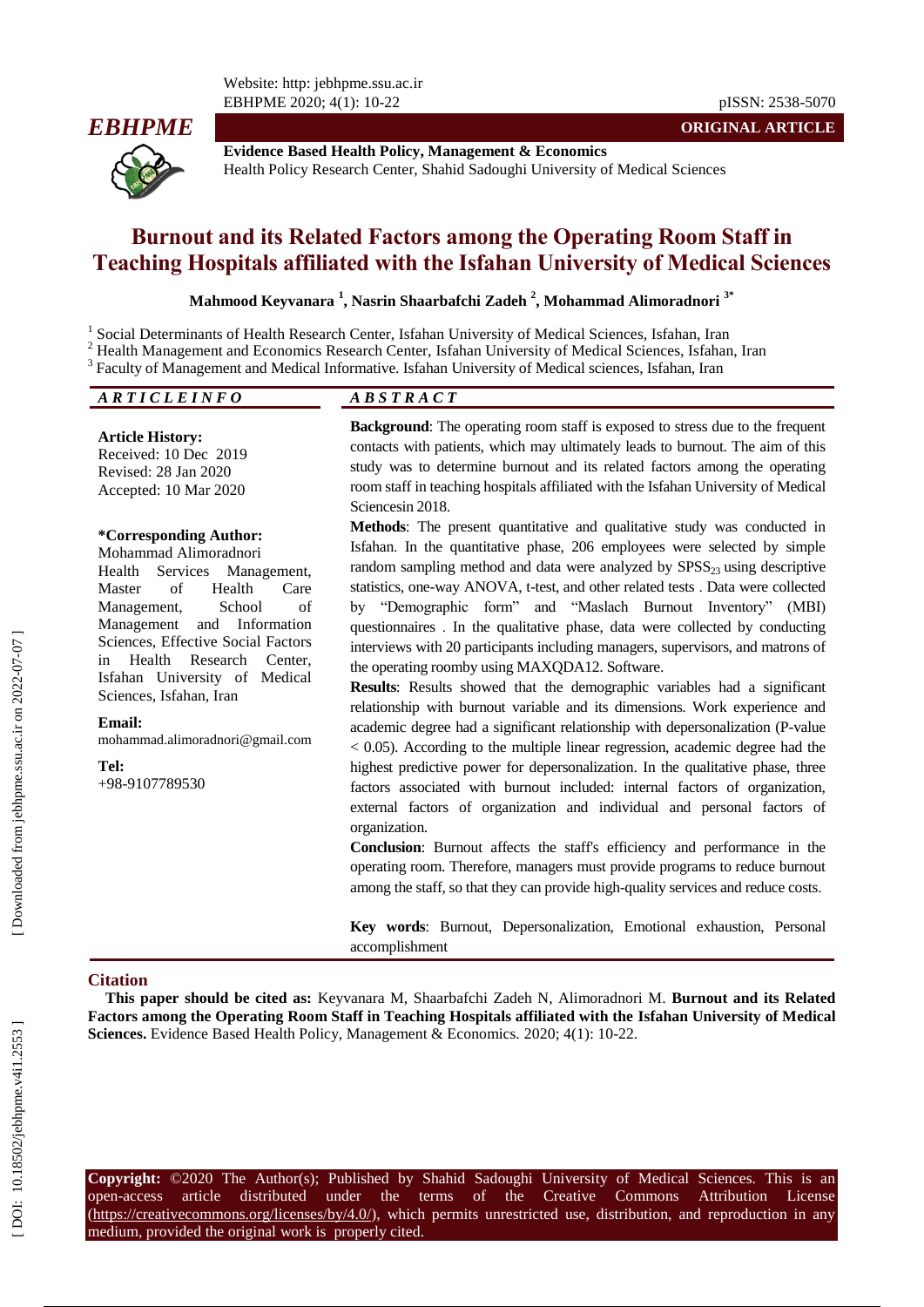## **Introductio n**

urnout, as a global issue, has been considered  $\mathbf{B}$  urnout, as a global issue, has been considered in many studies worldwide (1). Burnout is a result of high work pressure, a psychological syndrome that occurs with prolonged physical and mental fatigue. In fact, this syndrome is a response to high workload and long work hours, which is detrimental to the health of staff (1, 2). According to the European Union , the cost of burnout syndrome is 20 million euros per year. For this reason, the World Health Organization (WHO) mentioned burnout as a global disease in the next decade. This disease is associated with abnormal functioning of the endocrine, metabolic, cardiac , and immune systems (3, 4).

This disease was initially reported in the United States by Freudenberger in the 1970s.The results of his study showed the detrimental physical and mental health status of a clinic staff, which included symptoms such as exhaustion and irritation towards the patients (1). Burnout is more prevalent among the healthcare workers and not only endangers the health of medical staff , but also reduces productivity and quality of care (2). Although burnout can be widespread in all occupations, it is more prevalent among people who work in highly demanding jobs. For this reason, the health care providers are at risk of job burnout (5). The Ministry of Health considers Burnout Syndrome as a prolonged response to stress. This is also the description found in International Classification of Diseases and Related Health Problems (ICD -10). In the 10th International Classification of Diseases, burnout was coded Z73.0 and defined as an exhaustion mode, which is an effective agent in health status among the health staff (6).No gold standard exists for burnout today, but many studies use Maslach Burnout Inventory" (MBI), which measures burnout using three dimensions of Emotional Exhaustion (EE), Depersonalization (DP) , and Personal Accomplishment (PA). Many studies consider EE as a major aspect of job burnout  $(3, 5-8)$ .

The EE is a feeling emotionally over -extended by work. The DP is a situation in which a negative

and cynical attitude exists towards the clients. The DP will separate staff from their work as well as relationships with colleagues. The PA is defined as feeling reduced levels of ability and performance at work. It refers to reduced self-esteem and reflects feeling ineffective in the work environment. The most common tool used for measuring burnout is the Maslach Burnout Inventory -Human Services Survey (MBI -HSS). Burnout mentions a high degree of EE, high degree of DP, and a low sense of PA (6, 9,10). Some factors of burnout include depression, high workloads, long work hours, poor relationships, lack of autonomy, and nonstructural programs, lack of social support, and self-efficacy  $(6, 2)$ . Occupational burnout has irreparable consequences for patients and institutions and affects job performance, interpersonal relationships, and organizational commitment negatively (1, 11). Some consequences of burnout can reduce quality and safety of the healthcare professionals, decrease medical staff productivity, increase depression, decrease professional effort, and affect satisfaction, mental , and physical health, rates of absenteeism, family roles and functions. It also can cause high turnover, early retirement, health care costs , and high -risk of abuse and suicide among medical staff  $(6, 9, 12-16).$ 

The most important issue in burnout is understanding the causes of burnout and then implementing programs to reduce or prevent it (17). In the United States, burnout was estimated about 35.2 percent in 2013 and 54.4 percent in 2014 among the physicians (18). Janus et al . (19) reported that more than one -third of the German healthcare professionals have experienced this syndrome . The results of another study showed that burnout affected more than 45 % of the medical and nursing staff (20). Health workers, especially operating room personnel, are highly exposed to environmental stressors. Moreover, the cooperation and relationship of the operating room with other units of the hospital caused burnout to affect the quality of service delivery. So, according to the working conditions in the operating room

Downloaded from jebhpme.ssu.ac.ir on 2022-07-07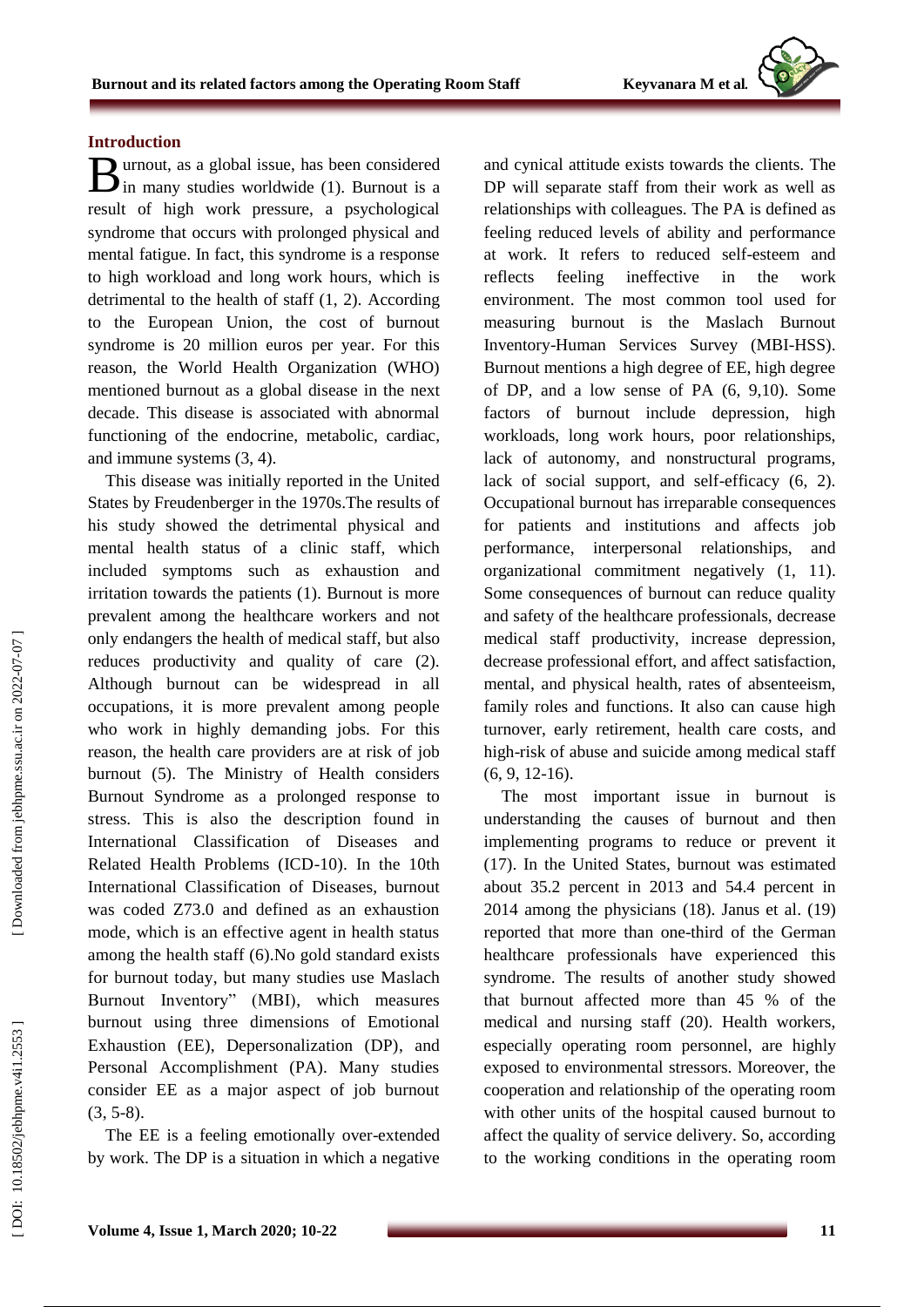environment and considering the few number of studies on burnout of the operating room staff in teaching hospitals, the present study was carried out. It aimed to investigate burnout and its Related Factors among the Operating Room Staff in Teaching Hospitals affiliated with the Isfahan University of Medical Sciences

#### **Materials and Methods**

This study was conducted in the qualitative and quantitative phases .

• Quantitative phase

The purpose of this phase was to evaluate burnout among the operating room staff. The research population included all operating rooms' staff selected form the teaching hospitals in Isfahan in 2018. Inclusion criterion was having work experiences of more than one year and the exclusion criteria included unwillingness to participate in the study. Therefore, the operating room staff s of Amin, Al -Zahra, Khorshid, Kashani , and Feiz hospitals were selected. For determining the sample size in this phase, all operating room staffs were calculated  $(n = 460)$  by census and then the sample of study was calculated using the Morgan Table ( $n = 206$ ). The research participants in this phase were selected by simple random sampling. Maslach questionnaire and the demographic form were sued collect the data in this phase. The demographic form included seven questions dealing with age, gender, work experiences, field of study, job position , and academic degree. The MBI -HSS questionnaire had 22 questions and determine d burnout among the operating room staff. The questionnaire is based on a seven -point Likert scale 7 items and included nine questions 9 items related to the emotional exhaustion, five questions 5 items about depersonalization , and eight questions 8 items about the personal accomplishment (21) . Filian (1992) translated Maslach's questionnaire into Persian and confirmed its validity. The correlation coefficient calculated by Filian was  $r = 0.96 %$ (22). Participation in the study was voluntarily and data were analyzed by  $SPSS<sub>23</sub>$  using t-test, one way ANOVA, Post Hoc Tests, and Multiple Linear

Regression.

• Qualitative phase

The purpose of this phase was to study the factors associated with burnout in the operating room staff. In this regard, a qualitative phase was conducted using the content analysis method. Several pilot interviews were performed to confirm the validity of this phase of the study . Later, the feedback was given to the participants and the validity was confirmed. Reliability of the interviews was confirmed evaluating the interview results.

The population of this phase included 20 participants from hospital managers (n = 5), clinical supervisors ( $n = 10$ ), and hospital matrons  $(n = 5)$  the teaching hospitals affiliated to the medical university of Isfahan (Al -Zahra, Khorshid, Amin, Kashani, Feyz) in 2018. The purposeful sampling method was applied and sampling continued until the data saturation was met. Inclusion criterion was having work experiences of higher than 15 years and the exclusion criterion included unwillingness to enter the study . Prior to data collection, the participants were explained about the purpose of this phase and ensured about the information confidentiality and voluntary participation. Furthermore, all participants were required to sign informed consent forms to enter the study. The data were collected using semi structured and depth personal interviews in the participants' workplace.

The interview s contained five questions: 1) Could you tell us about the operating room unit, the pressures in the ward, the severity and job burnout of operating room staff? 2) Can you explain the factors associated with job burnout among the operating room staff? 3) In your opinion, what are the external factors of job burnout in the operating room staff? 4) In your opinion, what are the internal factors of job burnout in the operating room staff? 5) Do you think specific and personal factors have an effect on burnout of the operating room staff? Can you explain more it?

Interviews started with an open question and the other questions depended on the information of the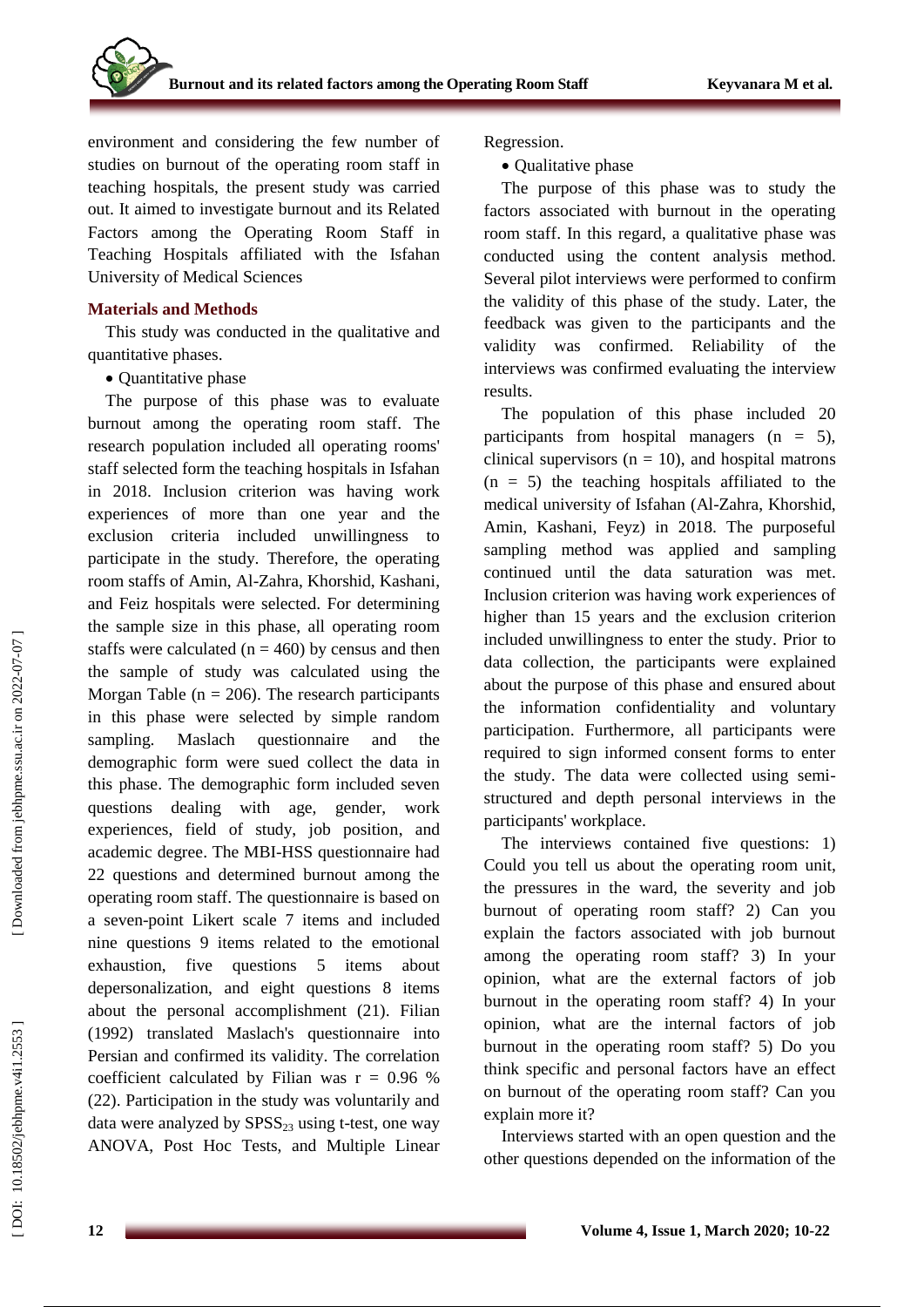first question. The interviews lasted 45 minutes on average and the data were analyzed using the analytical software MAXQDA12. In the first stage, the interviews were immediately typed and stored in the MAXQDA12 software after each interview. In the next step, the interviews' texts were read and reviewed, so that the researchers found enough mastery in the data. In the third step, the data were broken into semantic units (in the form of sentences and paragraphs related to the original meaning). Semantic units were also reviewed several times and the appropriate codes were written for each semantic unit. In each interview, the sub -categories were separated from each other, then they were merged , and the main themes were identified. In the next step, the categories were classified according to their conceptual and semantic similarity and shortened as possible. Finally, the data were placed within main categories which were more general and conceptual . In order to observe ethical considerations in this study, people were entered completely voluntarily and consciously and their specifications and information remained completely confidential. It should be noted that the informed consent of individuals has already been taken

The present manuscript was extracted from a MSc thesis financially supported by Isfahan University of Medical Sciences. Ethics code was Ir.mui.ac.ir.1396.297

## **Results**

## • Quantitative phase

The highest number of participants were collected from Al Zahra hospital (31/6 %) and the lowest number of participants were from the Khorshid hospital (10.2 %). Among the participants, 48.5 % ( $n = 100$ ) were men and 51.5 % (n = 106) were women. The participants' age ranged from 20 -58 years. Moreover, the minimum and maximum work experience of the participants were 1 and 35 years, respectively. Regarding the education level, most participants had bachelor's degree  $68 \%$  ( $n = 140$ ) and only 2 % of them had master's degree  $(n = 4)$ . Most participants (29.1 %;

n = 60) were working as the operating room staff and 17.5 % worked in other positions within the operating room unit (n = 36). Demographic characteristics of the participants are represented in Table 1 and Table 2 contains the summary of the burnout status and its dimensions .

Furthermore, ANOVA and t -tests were run to study the relationship of job burnout and its dimensions with other variables. According to ANOVA test, only work experience and academic degree had a significant relationship with depersonalization dimension (P -value < 0.05).No significant relationship was found between variables (Table 3 ) .

Multiple linear regression test was used to determine the influence of work experience and academic degree on depersonalization. The results of this test showed a significant relationship between academic degree (staff with Master's degree) and depersonalization (P-value  $= 0.002$ ). On the other hand, no significant relationship was observed between work experience and depersonalization (Table 4).

• Qualitative phase

The participants' demographic information included income (\$), number of children, marital status, interest in the job, gender, work experience, age, and academic degree. Most participants (75 %; n = 15) earned higher than 833\$ (50000000 Rial), 50 % ( $n = 10$ ) had two children, more than 80 % (n=16) of them were married , most of them had interest in their jobs  $(65\%; n = 13)$ , 75 %  $(n = 15)$ 15) of the interviewees were woman, 50 % ( $n =$ 10) of the participants had work experience of about 26 - 30 years , and most participants were in the age group of 46 -50 years. Most participants

had bachelor's degree  $(45\%; n = 9)$ . (Table 5) We determined themes and subthemes by MAXQDA12, which resulted in three main themes .

**1. Internal factors of the organization:** Most factors associated with burnout were related to the internal factors of organization and most participants mentioned its themes. Internal factors of organization were 37 themes that included:

**1.External factors of organization:** Following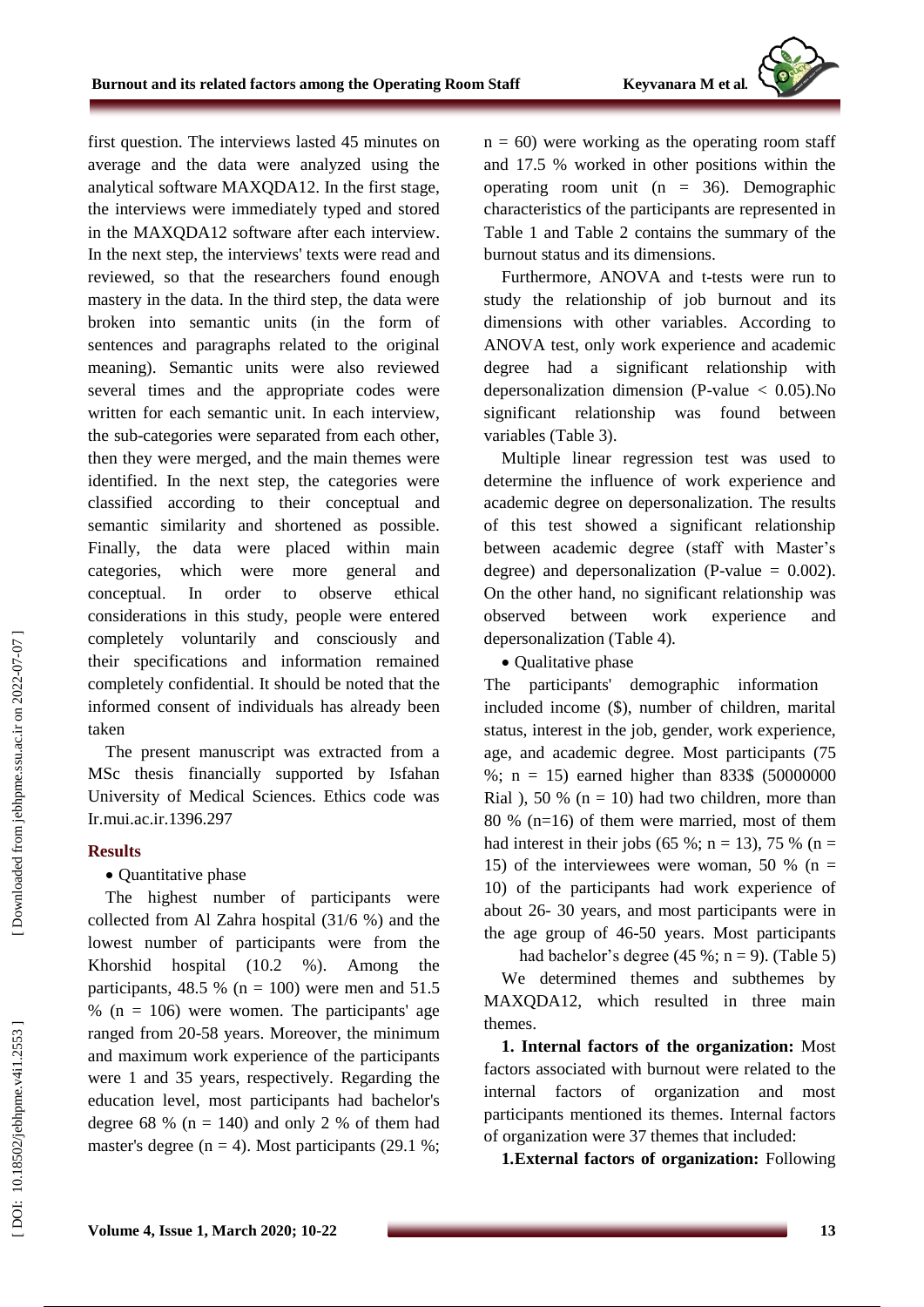the internal factors of organization, participants selected external factors of organization as the secondary factor associated with burnout. External factors of organization had 11 themes that included:

**2.Individual and personal factors of organization:** It had a minimum effect of burnout among other factors and had 3 themes that included:

|                     | Variable                | Frequency $(\% )$ |
|---------------------|-------------------------|-------------------|
|                     | Nursing                 | 55 (26.7%)        |
|                     | <b>Operating Room</b>   | $60(29.1\%)$      |
| Job position        | Anesthesiology          | 55 (26.7%)        |
|                     | Other positions         | 36 (17.5%)        |
|                     | Female                  | 106 (51.5%)       |
| Gender              | Man                     | 100 (48.5%)       |
|                     | $<$ 10 years old        | 134 (65.0%)       |
|                     | $10-20$ years           | 50 (24.3%)        |
| Work experiences    | $21-30$ years           | 19 (9.2%)         |
|                     | More than 30 years old  | 3(1.5%)           |
|                     | $20-30$ years           | 78 (37.9%)        |
|                     | $31-40$ years           | 87 (42.2%)        |
| <b>Age Category</b> | $41-50$ years           | 31 (15.0%)        |
|                     | $> 50$ years old        | $10(4.9\%)$       |
|                     | Under bachelor's degree | 62 (30%)          |
| Academic degree     | Bachelor's degree       | 140 (68%)         |
|                     | M.Sc.                   | 4(2%)             |

#### **Table 1.** A Summary of the Status of Demographic Variables

**Table 2.** A Summary of the Status of burnout and its dimensions

|                             |        | Frequency $(\% )$ |
|-----------------------------|--------|-------------------|
|                             | Low    | 127 (62.3%)       |
| Exhaustion                  | middle | 55 (26.5%)        |
|                             | High   | 24 (11.3%)        |
|                             | Low    | 91 (44.6%)        |
| Depersonalization-Emotional | middle | 79 (38.2%)        |
|                             | High   | 36 (17.2%)        |
|                             | Low    | 24 (11.8%)        |
| Personal Accomplishment     | middle | $42(20.1\%)$      |
|                             | High   | 140 (68.1%)       |

**Table 3.** A Summary of the Results of the Relationship Between Research Variables

| <b>Variables</b> |                       | <b>Burnout</b><br>$Mean \pm SD$ | <b>Personal</b><br>accomplishment<br>$Mean \pm SD$ | Depersonalizatio<br>n<br>$Mean \pm SD$ | <b>Emotional</b><br>exhaustion<br>$Mean \pm SD$ | Type of<br><b>Test</b> |
|------------------|-----------------------|---------------------------------|----------------------------------------------------|----------------------------------------|-------------------------------------------------|------------------------|
|                  | Man                   | $60.77 \pm 14.65$               | $30.33 \pm 10.81$                                  | $8.36 \pm 6.77$                        | $22.18 \pm 11.63$                               |                        |
| Gender           | Female                | $65.63 \pm 12.69$               | $32.42 \pm 8.88$                                   | $8.24 \pm 5.98$                        | $24.96 \pm 10.61$                               | t-test                 |
|                  | P-value               | 0.604                           | 0.114                                              | 0.59                                   | 0.32                                            |                        |
|                  | Nursing               | $66.50 \pm 14.11$               | $30.76 \pm 9.10$                                   | $9.61 \pm 7.12$                        | $26.12 \pm 12.03$                               |                        |
| Job<br>position  | Anesthesiology        | $63.58 \pm 11.73$               | $30.60 \pm 10.35$                                  | $9.01 \pm 6.52$                        | $22.96 \pm 11.23$                               |                        |
|                  | <b>Operating Room</b> | $63.33 \pm 13.05$               | $32.10 \pm 9.34$                                   | $7.58 \pm 5.60$                        | $23.65 \pm 10.64$                               | <b>ANOVA</b>           |
|                  | P-value               | 0.35                            | 0.65                                               | 0.21                                   | 0.45                                            |                        |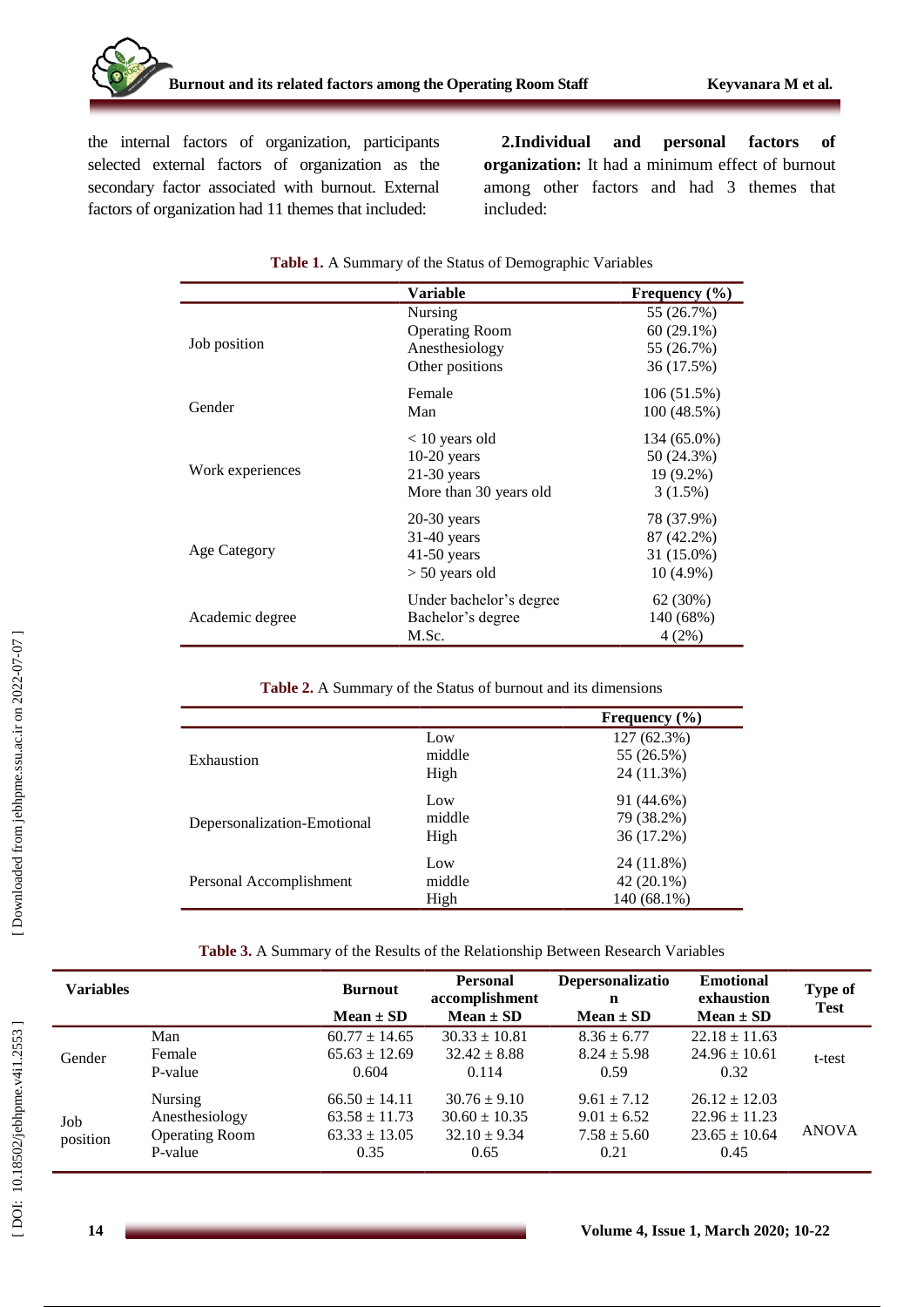| Burnout and its related factors among the Operating Room Staff | Kevyanara M et al. |
|----------------------------------------------------------------|--------------------|
|----------------------------------------------------------------|--------------------|



|                    | Under 10 years old      | $64.38 \pm 12.80$ | $30.12 \pm 9.55$  | $9.37 \pm 6.61$  | $24.88 \pm 11.35$ |              |
|--------------------|-------------------------|-------------------|-------------------|------------------|-------------------|--------------|
|                    | $10-20$ years           | $65.02 \pm 14.56$ | $34.51 \pm 9.43$  | $7.42 \pm 5.60$  | $23.08 \pm 11.72$ |              |
| Work               | $21-30$ years           | $63.00 \pm 6.96$  | $35.16 \pm 9.93$  | $2.00 \pm 2.09$  | $25.80 \pm 7.02$  | <b>ANOVA</b> |
| experiences        | More than 30 years old  | $62.00 \pm 15.55$ | $28.00 \pm 2.82$  | $8.50 \pm 4.94$  | $25.50 \pm 13.43$ |              |
|                    | P-value                 | 0.97              | 0.06              | $0.02**$         | 0.85              |              |
|                    | $20-30$ years           | $64.58 \pm 31.19$ | $29.48 \pm 8.79$  | $9.42 \pm 6.48$  | $25.68 \pm 11.60$ |              |
|                    | $31-40$ years           | $64.74 \pm 13.33$ | $32.07 \pm 10.35$ | $8.76 \pm 6.60$  | $23.89 \pm 11.18$ |              |
| Age                | $41-50$ years           | $61.57 \pm 11.13$ | $34.28 \pm 8.42$  | $5.35 \pm 4.74$  | $21.92 \pm 10.95$ | <b>ANOVA</b> |
| Category           | More than 50 years old  | $66.00 \pm 12.49$ | $35.00 \pm 8.86$  | $5.75 \pm 4.57$  | $25.25 \pm 9.63$  |              |
| Academic<br>degree | P-value                 | 0.85              | 0.16              | 0.13             | 0.62              |              |
|                    | M.Sc.                   | $70.83 \pm 18.84$ | $16.25 \pm 9.45$  | $16.50 \pm 5.46$ | $29.16 \pm 7.41$  |              |
|                    | Bachelor's degree       | $64.47 \pm 1.35$  | $30.79 \pm 9.79$  | $9.07 \pm 6.38$  | $24.59 \pm 11.55$ | <b>ANOVA</b> |
|                    | Under bachelor's degree | $62.80 \pm 11.28$ | $34.61 \pm 7.38$  | $4.92 \pm 4.62$  | $23.26 \pm 10.60$ |              |
|                    | P-value                 | 0.39              | 0.51              | $0.000**$        | 0.51              |              |
|                    |                         |                   |                   |                  |                   |              |

| Table 4. A Summary of the Results of Multiple Linear Regression (Enter method) Test |  |  |  |  |
|-------------------------------------------------------------------------------------|--|--|--|--|
|-------------------------------------------------------------------------------------|--|--|--|--|

|                         | в         | <b>Std. Error</b> | Beta      |           | <b>Sig</b> |
|-------------------------|-----------|-------------------|-----------|-----------|------------|
| M.Sc.                   | 8.620     | 2.779.            | 0.228     | 3.102     | 0.002      |
| Bachelor's degree       | 0.990     | 1.434             | 0.073.    | 0.695.    | 0.480      |
| Under bachelor's degree | 2.277     | 1.671.            | $-0.121$  | $-1.362.$ | 0.175      |
| Under 10 years old      | 1.602     | 1.703             | 0.120     | 1.493     | 0.137.     |
| $>$ 30 years            | $-1.939.$ | 1.695             | $-0.088.$ | $-1.114.$ | 0.254.     |

| Table 5. A Summary of the Status of Demographic participants |  |  |  |
|--------------------------------------------------------------|--|--|--|
|--------------------------------------------------------------|--|--|--|

| <b>Variable</b>     |                    | Frequency      | percent |  |
|---------------------|--------------------|----------------|---------|--|
| Income $(\$)$       | 595-833            | 5              | 25 %    |  |
|                     | 833-1071           | 15             | 75 %    |  |
| number of children  | $\Omega$           | 5              | 25 %    |  |
|                     | 1 child            | 3              | 15 %    |  |
|                     | 2 children         | 10             | 50 %    |  |
|                     | 3 children         | $\overline{2}$ | 10 %    |  |
| marital status      | Married            | 16             | 80 %    |  |
|                     | Single             | 4              | 20 %    |  |
| Interest in the job | Low                | 1              | 5 %     |  |
|                     | medium             | $\mathfrak{D}$ | 10 %    |  |
|                     | Much               | 13             | 65 %    |  |
|                     | too much           | 1              | 5 %     |  |
| Gender              | Female             | 15             | 75 %    |  |
|                     | Man                | 5              | 25 %    |  |
| Work Experience     | Under 20 years old | 3              | 15 %    |  |
|                     | $20-25$ years      | 7              | 35 %    |  |
|                     | $26-30$ years      | 10             | 50 %    |  |
| Age category        | Under 40 years old | 4              | 20 %    |  |
|                     | 40-45 years        | 3              | 15 %    |  |
|                     | 46-50 years        | 14             | 70 %    |  |
| Academic degree     | Bachelor's degree  | 9              | 45 %    |  |
|                     | 595-833            | 5              | 25 %    |  |
|                     | 833-1071           | 15             | 75 %    |  |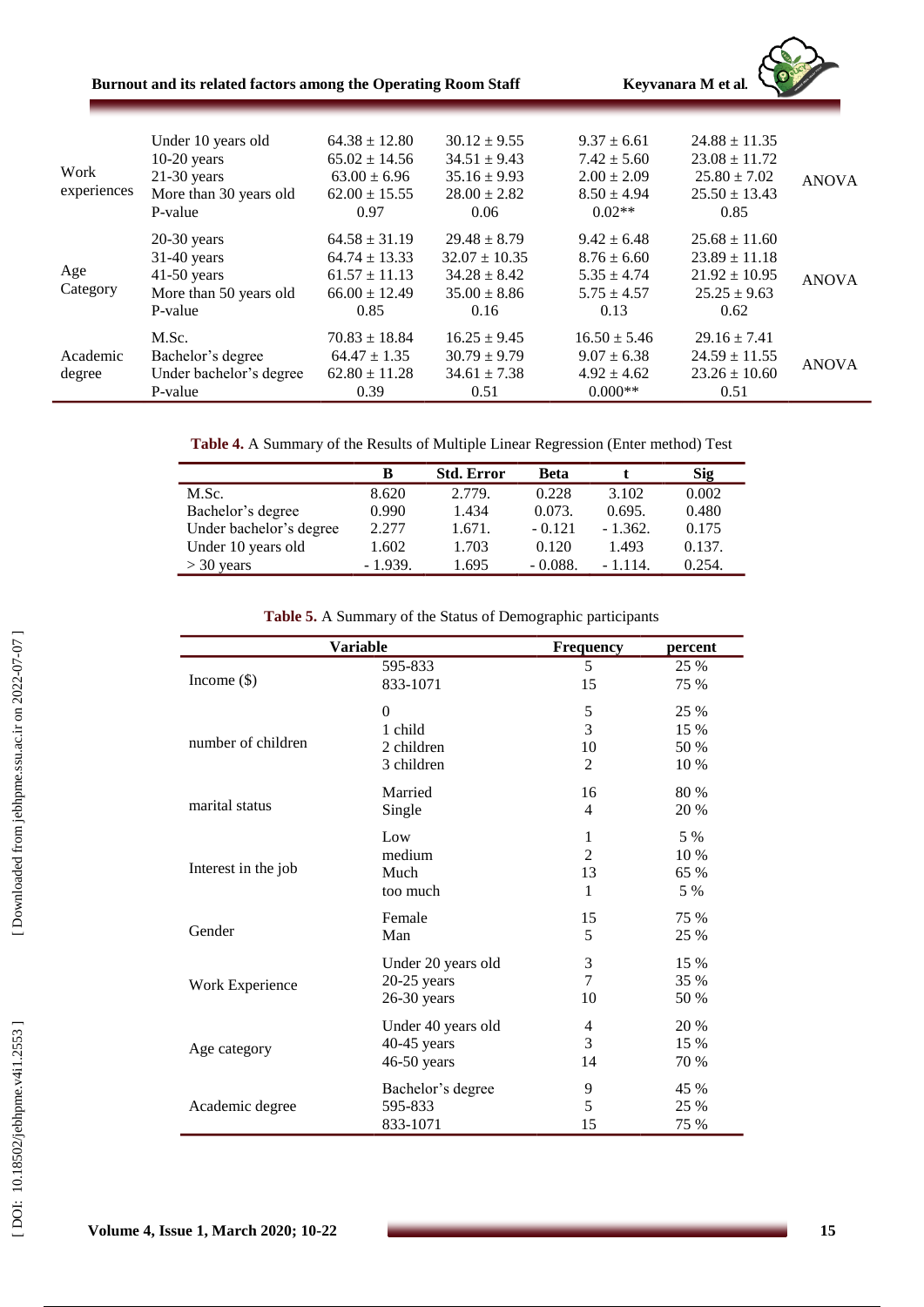| Lack of planning to replace personnel and<br>succession                                      |              |                                                          |
|----------------------------------------------------------------------------------------------|--------------|----------------------------------------------------------|
| Inappropriate arrangement operating room<br>staff                                            |              |                                                          |
| Failure to correct some processes                                                            |              |                                                          |
| Feeling of loss or lack of job security                                                      |              |                                                          |
| Lack of planning at the start of surgery                                                     |              |                                                          |
| Lack of responsible attention to employees                                                   |              |                                                          |
| Lack of time for staff recovery during the<br>week                                           |              |                                                          |
| Lack of checkup for staff                                                                    |              |                                                          |
| Doing unprofessional work                                                                    | with burnout |                                                          |
| Lack of work by some employees                                                               |              |                                                          |
| Ignore time management                                                                       |              |                                                          |
| Lack of creativity and doing something<br>according to the policies in the operating<br>room |              | nvestigating internal factors of organization associated |
| Not having a job rotation                                                                    |              |                                                          |
| Obsessions for the disinfection of<br>employees                                              |              |                                                          |
| Lack of human resources due to problems<br>in recruiting                                     |              |                                                          |
| Failure to perform hierarchy                                                                 |              |                                                          |
| physicians' predominance                                                                     |              |                                                          |
| The lack of attention and support from<br>senior officials                                   |              |                                                          |

Figure 1. The main themes and sub-themes of the organization internal factors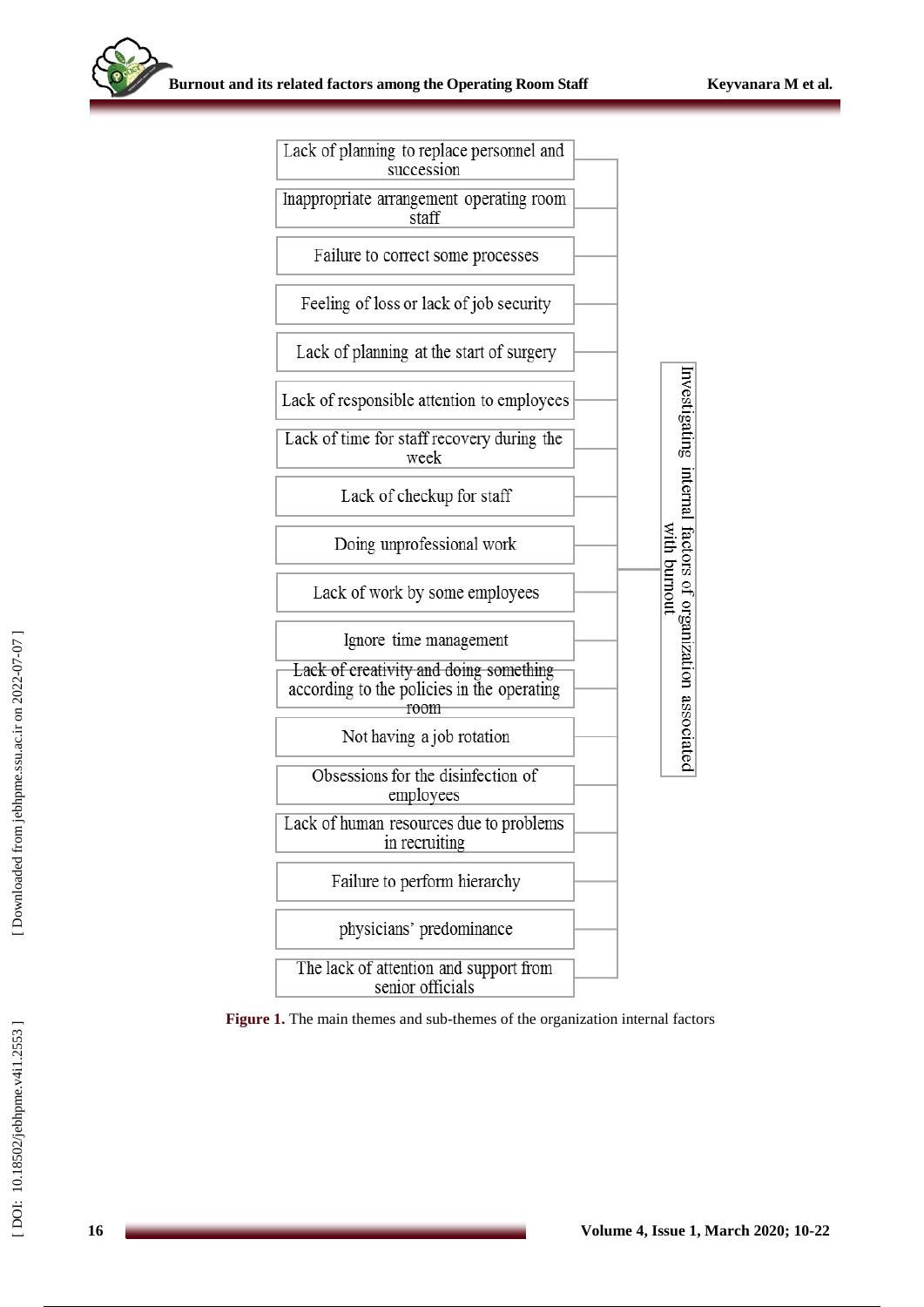



Figure 2. The main themes and sub-themes of the organization internal factors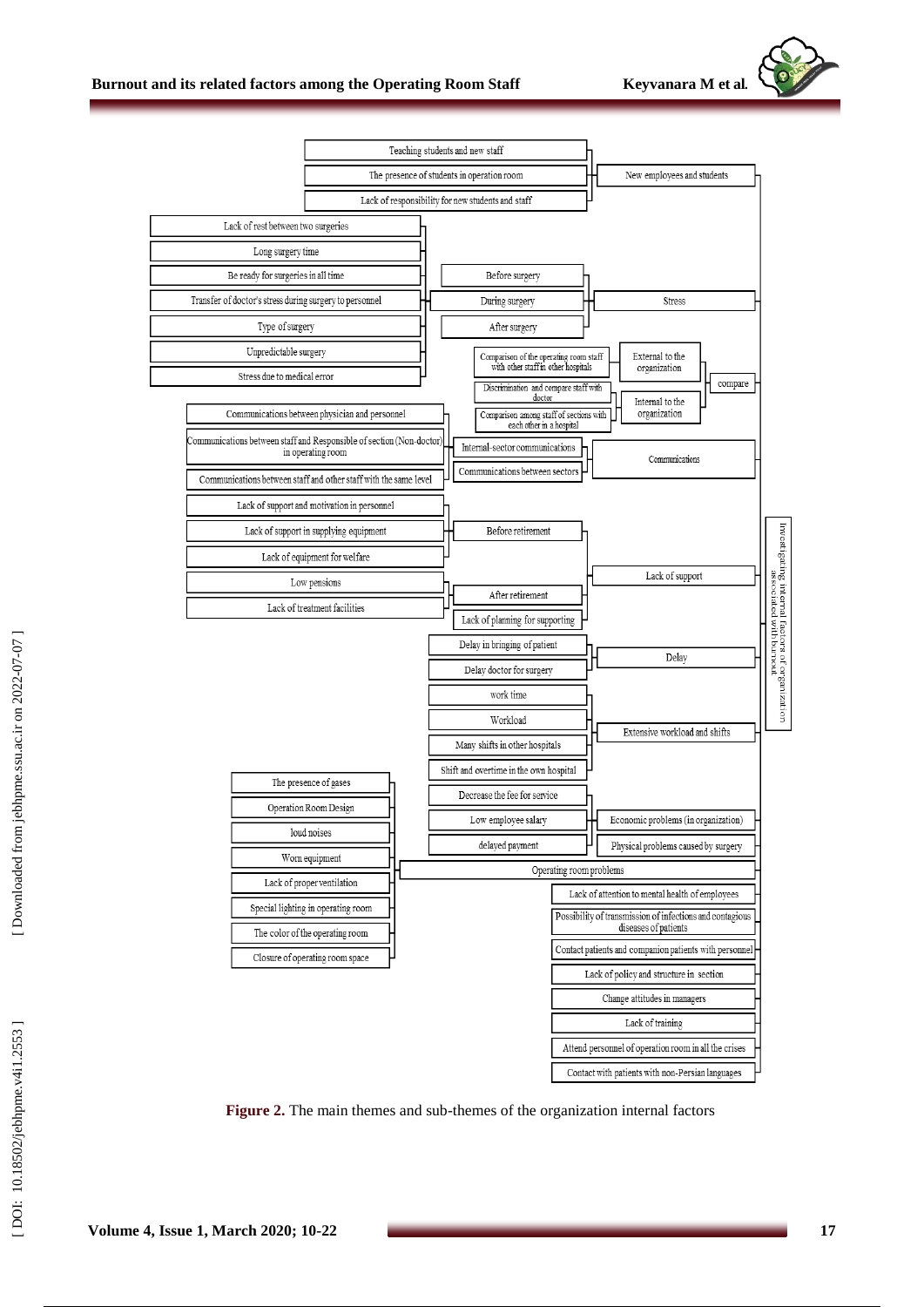

Figure 3. The main themes and sub-themes obtained from data analysis external factors of organization



**Figure 4.** The main themes and sub -themes of the individual and personal factors of organization

## **Discussion**

The study was conducted in two phases of quantitative and qualitative .

• Quantitative phase

We found the rate of burnout among the operation room staff. Various studies have investigated the relationship of burnout and its dimensions (EE, DP , and PA) with demographic

DOI: 10.18502/jebhpne.v4i1.2553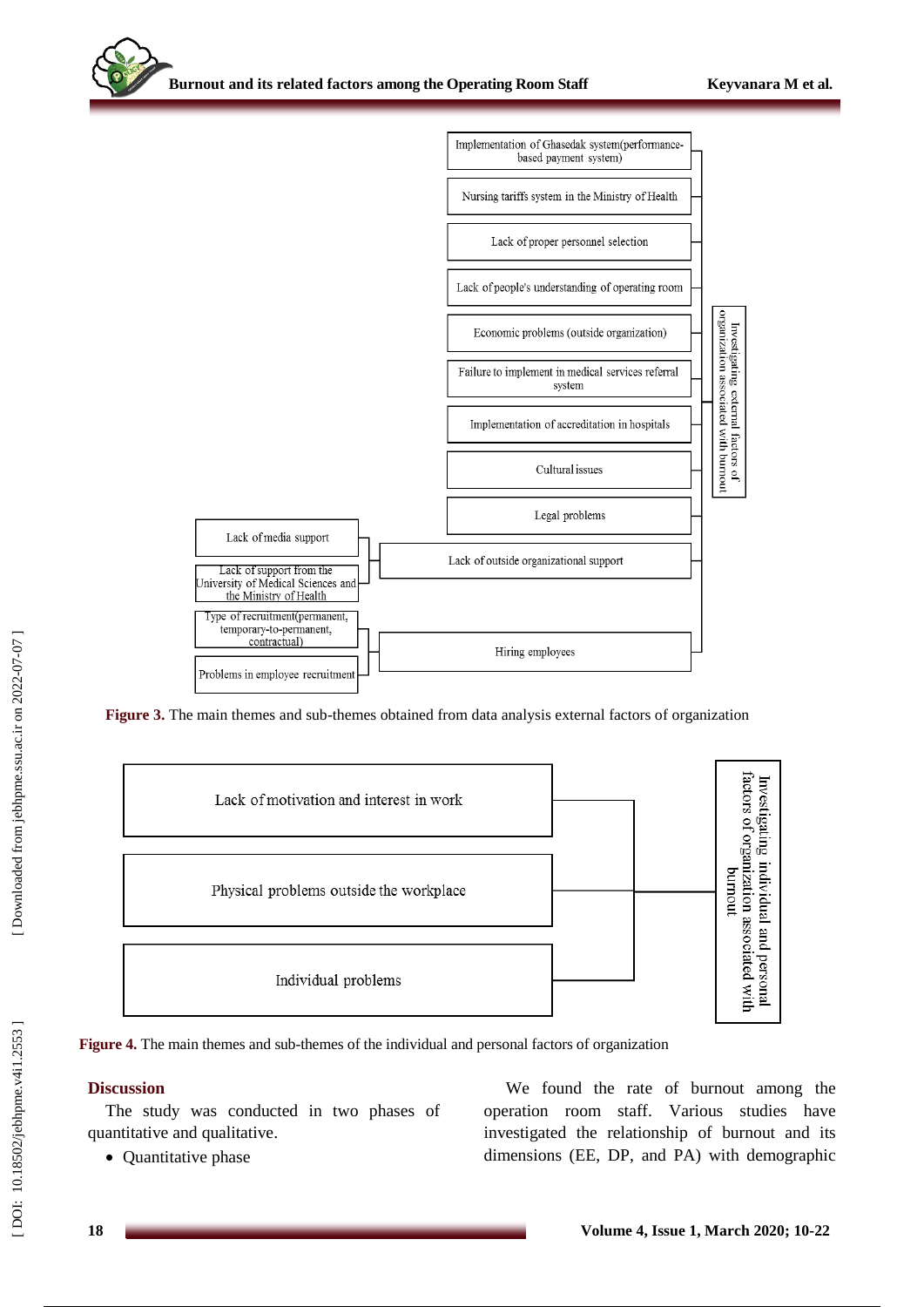characteristics among health professionals. In this phase of study, variables such as age, gender, work experiences, field of study, job position , and academic degree were investigated. The results of this phase showed that many operation room staffs were at low levels of EE and DP, while they were at high levels of PA. So, it is better to pay more attention to PA dimension.

Konstantinou et al. (23 ) , investigated burnout among nurses and showed that the rate of EE was high (53.8 %), while the rates of DP and PA were low. Moreover, Dahmash et al. (24), examined burnout in radiology residents and stated that EE was high, while DP and PA were low . Card et al. (25 ) , showed that the [EE](https://www.sciencedirect.com/topics/medicine-and-dentistry/emotional-stress) level was quite high , but other dimensions (PA and DP) were at low levels, which is similar to the findings reported by Konstantinou and Dahmash studies. Hacer et al. (26), investigated burnout in physicians and reported that EE and DP had normal scores in burnout; in other words, the participants were at moderate level s of burnout. They also found that the PA score was at a high level, which is similar to our study. Differences in the culture and sample size of the population are influenced in the result of studies.

Robinson et al. (27 ) , reported that age with DP and gender with EE had a significant relationship, whereas , no significant relationship was observed between work experiences and all dimensions. So , their findings were not similar with the results of our study. Moreover, Torre et al. (28), reported that burnout had no significant relationship with gender, age, and work experiences , which was similar to the present study. Contrary to the current research, academic degree did not have a significant relationship with burnout dimensions. Hacer et al. (26), examined burnout in physicians and stated that gender had a significant relationship with EE and DP. Furthermore, they reported that age and work experiences had a significant relationship with PA and DP, which were different with our results. Nguyen et al. (29), investigated job burnout among the clinical nurses in Vietnam. They reported that work experiences and academic degree had a significant relationship with all dimensions of

burnout, which was in the same line with our results. Colindres et al. (30 ) , investigated the effect of burnout on infection control among nurses and reported that job position had a significant relationship with burnout; whereas , no significant relationship was observed between job position variable and all dimensions investigated in this study; these results were not similar with our study.

• Qualitative phase

We studied the factors of burnout among the operating room staff after interviewing with the hospital managers, clinical supervisors, operating room supervisor , and hospital matrons. The findings of this phase showed that the burnout factors were categorized under three subcategories, including external factors of organization, individual and personal factors of organization, and internal factors of organization among the operating room staff. Alimoradnori et al. (31 ) , found that job burnout had no significant relationship with interest in job and motivation. These results were different with the findings of this research. Tawfik et al. (32 ) , reported the effective factors of burnout among the NICU workers. According to the findings, excess of daily admissions, bed turnover , and staff sensitivity were the most important factors related to the job burnout. The results showed that nurses' burnout was higher than the physicians' burnout. In addition, a significant relationship was found between other internal organizational factors, such as postponement in the patient transfer to hospital and long work hours , which was similar to our results.

Dalia et al. (33 ) , als o investigated some factors related to burnout and reported a significant relationship among burnout and some factors such as workload, control, reward, justice, values in the organization , and communication between wards of the hospital. These findings were similar with the results of the present study. Green et al. (34 ) , examined the factors related to burnout and showed a significant relationship between leadership and burnout, which was similar to our findings. Demir et al. (35), and Cordes et al. (36), reported that job rotation could reduce job stress of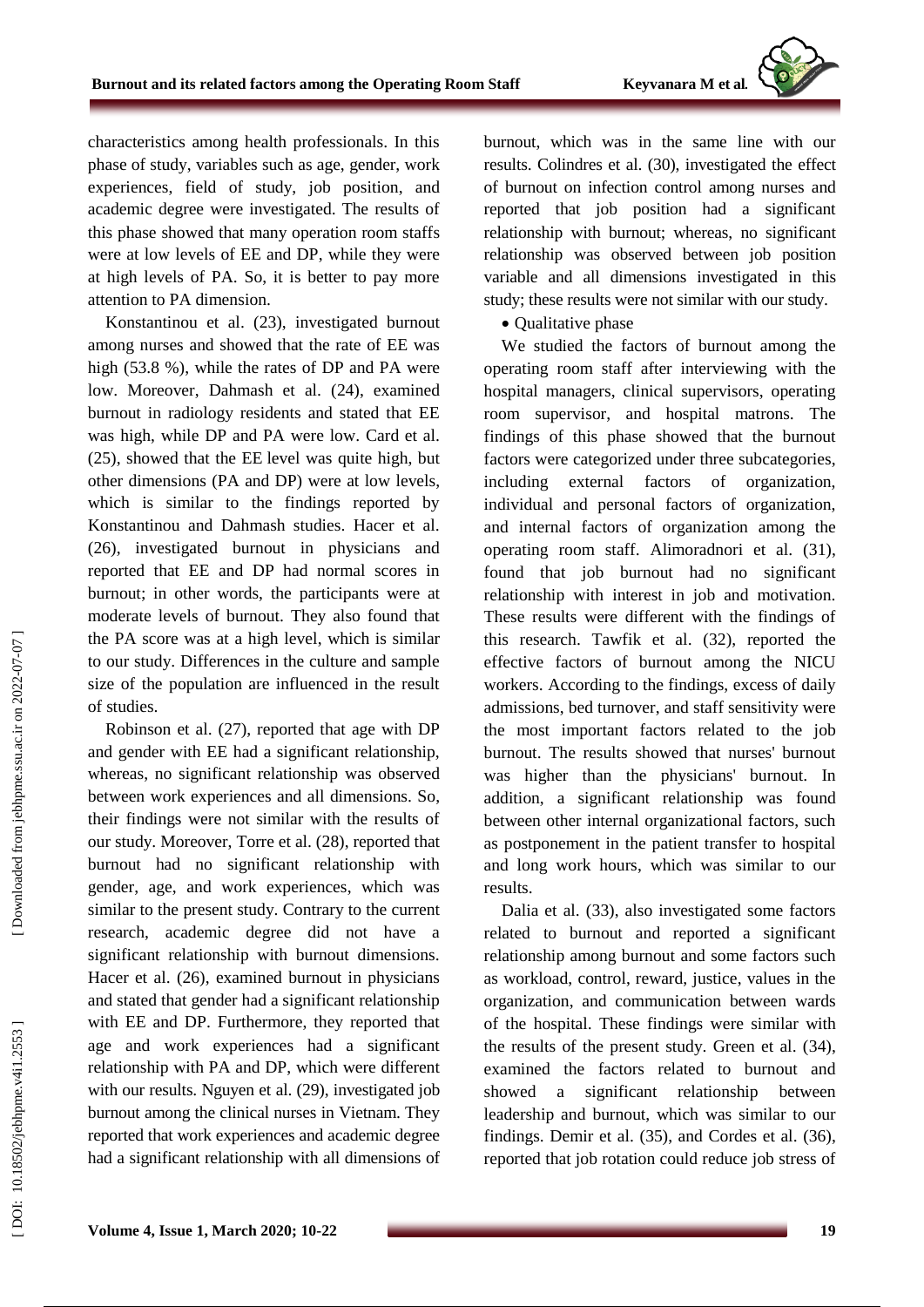the working environment. The findings of their studies were similar with our study. Nogueira et al. (37), and Vasconcelos et al. (38), examined burnout in public health institutions and showed that autonomy, control over the work environment, physician -nurse relationship, work shift, income (salaries), workload (hours) , and organizational support affected burnout. These findings were similar with our study. Some limitations of this study included difficulty in accessing the operating room staff due to their specific working conditions such as night shifts. Furthermore, it was difficult to access the managers and department heads due to their busy schedules .

## **Conclusion**

The operating room staff working in the teaching hospitals of Isfahan had burnout, especially in the PA dimension. So, the teaching hospitals' heads and managers are recommended to improve the quality of service delivery , reduce costs, and implement programs to reduce burnout of staff . Internal factors of organization, external factors of organization, as well as individual and personal factors of the organization were three groups of the most important causes of burnout. In this regard, identifying factors of burnout helps the teaching hospitals' managers to improve their quality of care in hospitals by planning appropriate programs. In addition, recognizing these factors will increase awareness of the operating room staff. So, appropriate training programs should be developed to reduce the rate of burnout.

## **Acknowledgment s**

Researchers express their gratitude to Isfahan University of Medical Science s for their coordination in conducting this study. In addition, managers, supervisors, matrons, and operating room staff, who participated in this study , are appreciated.

# **Conflict of interests**

The authors declared no conflict of interests.

# **Authors' contributions**

Alimoradnori M designed research; Shaarbafchi Zadeh N and Keyvanara M conducted research and analyzed data; Alimoradnori M and Keyvanara M wrote manuscript. All authors read and approved the final manuscript.

# **References**

- 1. Azevedo KC, Batista JB, Azevedo RC, Araujo AL, Barros ED, Rodrigues MD. National scientific production on Burnout Syndrome in ICU nurses and physicians: a bibliometric study. Revista da Associaçao Médica Brasileira. 2019; 65(5): 722 -9.
- 2. Huang EC, Pu C, Huang N, Chou YJ. Resident burnout in Taiwan Hospitals —and its relation to physician felt trust from patients. Journal of the Formosan Medical Association. 2019; 118(10): 1438 -49. doi: 10.1016/j.jfma.2018.12.015.
- 3. Traunmüller C, Stefitz R, Gaisbachgrabner K, Hofmann P, Roessler A, Schwerdtfeger AR. Psychophysiological concomitants of burnout: Evidence for different subtypes. Journal of psychosomatic research. 2019; 118: 41 -8. doi: 10.1016/j.jpsychores.2019.01.009.
- 4. Bargellini A, Barbieri A, Rovesti S, Vivoli R, R Roncaglia R, Borella P. Relation between immune variables and burnout in a sample of physicians. Occup Environ Med. 2000; 57(7): 453 –7. doi: 10.1136/oem.57.7.453.
- 5. Alotaibi AK, Alsalim A, Alruwaili F, Almubarak A, Alhamzah A, Albahlal A, et al. Burnout during ophthalmology residency training: A national survey in Saudi Arabia. Saudi Journal of Ophthalmology. 2019; 33(2): 130 -4.
- 6. Frajerman A, Morvan Y, Krebs MO, Gorwood Ph, Chaumette B. Burnout in medical students before residency: a systematic review and meta analysis. European Psychiatry. 2019; 55: 36 -42.
- 7. Janko MR, Smeds MR. Burnout, depression, perceived stress, and self-efficacy in vascular surgery trainees. Journal of vascular surgery. 2019; 69(4): 1233 -42.
- 8. Kemper KJ, Wilson PM, Schwartz A, Mahan JD, Batra M, Staples BB, et al. Burnout in pediatric residents: comparing brief screening questions to the Maslach Burnout Inventory. Academic pediatrics. 2019; 19(3): 251 -5. doi: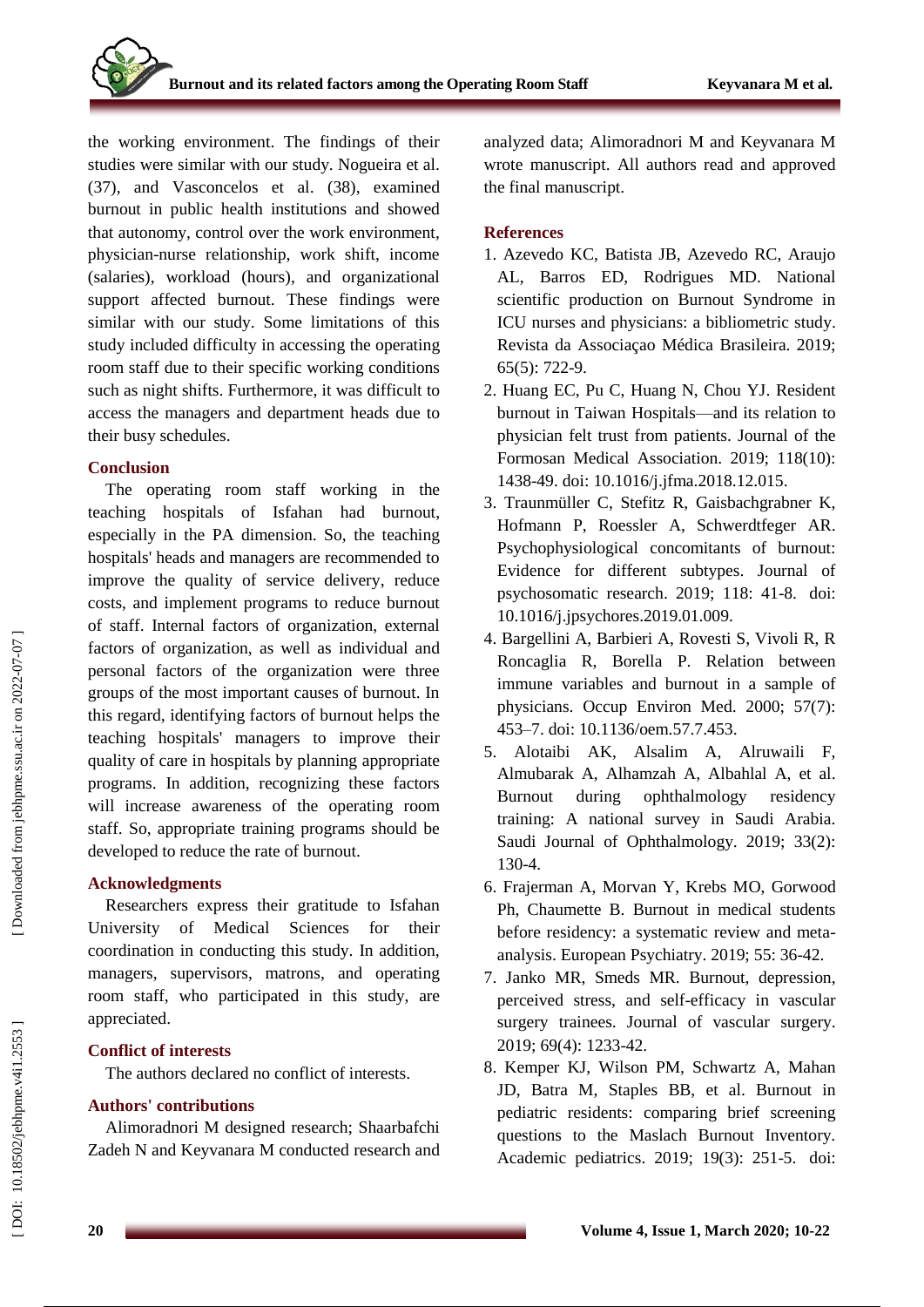10.1016/j.acap.2018.11.003.

- 9. Chetlen AL, Chan TL, Ballard DH, Frigini LA, Hildebrand A, Kim S, et al. Addressing burnout in radiologists. Academic radiology. 2019; 26(4): 526 -33. doi: 10.1016/j.acra.2018.07.001.
- 10. Lee CY, Wu JH, Du JK. Work stress and occupational burnout among dental staff in a medical center. Journal of Dental Sciences. 2019; 14(3): 295 -301.
- 11. Siddiqui AA, Jamil M, Kaimkhani GM, Wasim M, Katto MS, Yaqoob U, et al. Burnout among orthopedic surgeons and residents in Pakistan. Cureus. 2018; 10(8): 2 -6. doi: 10.7759/cureus. 3096.
- 12. Yaghmour NA, Brigham TP, Richter T, Miller RS, Philibert I, Baldwin DC Jr, et al. Causes of Death of residents in ACGME -accredited programs 2000 through 2014: implications for the learning environment. Acad Med. 2017; 92(7): 976 –83. doi: 10. 1097/ ACM. 0000000000001736.
- 13. Dyrbye LN, Thomas MR, Massie FS, Power DV, Eacker A, Harper W, et al. Burnout and suicidal ideation among U.S. medical students. Ann Intern Med. 2008; 149(5): 334 –41. doi: 10.7326/0003 -4819 -149 - 5 -200809020 -00008.
- 14. Center C, Davis M, Detre T, Ford DE, Hansbrough W, Hendin H, et al. Confronting depression and suicide in physicians: a consensus statement. JAMA. 2003; 289(23): 3161 –6. doi: 10.1001/jama.289.23.3161.
- 15. Rothenberger DA. Physician burnout and well being: a systematic review and framework for action. Dis Colon Rectum. 2017; 60(6): 567 –76. doi: 10.1097/DCR.0000000000000844.
- 16. Abdo SA, El -Sallamy RM, El -Sherbiny AA, Kabbash IA. Burnout among physicians and nursing staff working in the emergency hospital of Tanta University, Egypt. East Mediterr Health J. 2016; 21(12): 906 -15. doi: 10.26719/2015.21. 12. 906.
- 17. Doherty GM. How Do We Prevent Burnout in Surgery?. Advances in surgery. 2019; 53: 131 - 43. doi: 10.1016/j.yasu.2019.04.017.
- 18. Shanafelt TD, Hasan O, Dyrbye LN, Sinsky C, Satele D, Sloan J, et al. Changes in burnout and

satisfaction with work -life balance in physicians and the general US working population between 2011 and 2014. Mayo Clin Proc. 2015; 90(12): 1600 -13. doi: 10.1016/j.mayocp.2015.08.023.

- 19. Janus K, Amelung VE, Gaitanides M, Schwartz FW. German physicians "on strike"shedding light on the roots of physician dissatisfaction. Health Policy. 2007; 82(3): 357 – 65. doi: 10.1016/j.healthpol.2006.11.003.
- 20. Embriaco N, Azoulay E, Barrau K, Kentish N, Pochard F, Loundou A, et al. High level of burnout in intensivists: prevalence and associated factors. Am J Respir Crit Care Med. 2007; 175(7): 686 –92. doi: 10.1164/rccm.200608 - 1184OC.
- 21. Keyvanara M, Shaarbafchi Zadeh N, Alimoradnori M. Occupational Burnout in the Operating Room Staff in Teaching Hospitals: Affiliated Isfahan University of Medical Sciences in 2016. payavard. 2018; 12 (3): 210-20.
- 22. Talebi M. Relationship between job stress and job burnout among occupational therapists in governmental centers and private clinics in Tehran in 2014[PhD Thesis]. Tehran: Iran University of Medical Sciences; 2014.
- 23. Konstantinou AK, Bonotis K, Sokratous M, Siokas V, Dardiotis E. Burnout evaluation and potential predictors in a Greek cohort of mental health nurses. Archives of psychiatric nursing. 2018; 32(3): 449 -56. doi: 10.1016/j.apnu. 2018. 01. 002.
- 24. Dahmash AB, Alorfi FK, Alharbi A, Aldayel A, Kamel AM, Almoaiqel M. Burnout Phenomenon and Its Predictors in Radiology Residents. Academic Radiology. 2019; [doi: org/](https://doi.org/10.1016/j.acra.2019.09.024) 10. 1016/ [j.acra.2019.09.024](https://doi.org/10.1016/j.acra.2019.09.024) .
- 25. Card EB, Hyman SA, Wells N, Shi Y, Shotwell MS, Weinger MB. Burnout and Resiliency in Perianesthesia Nurses: Findings and Recommendations from a National Study of Members of the American Society of PeriAnesthesia Nurses. Journal of PeriAnesthesia Nursing. 2019; 34(6): 1130 -45. [doi: org/10.1016/](https://doi.org/10.1016/j.jopan.2019.05.133) [j.jopan.2019.05.133](https://doi.org/10.1016/j.jopan.2019.05.133) .
- 26. Hacer TY, Ali A. Burnout in Physicians Who